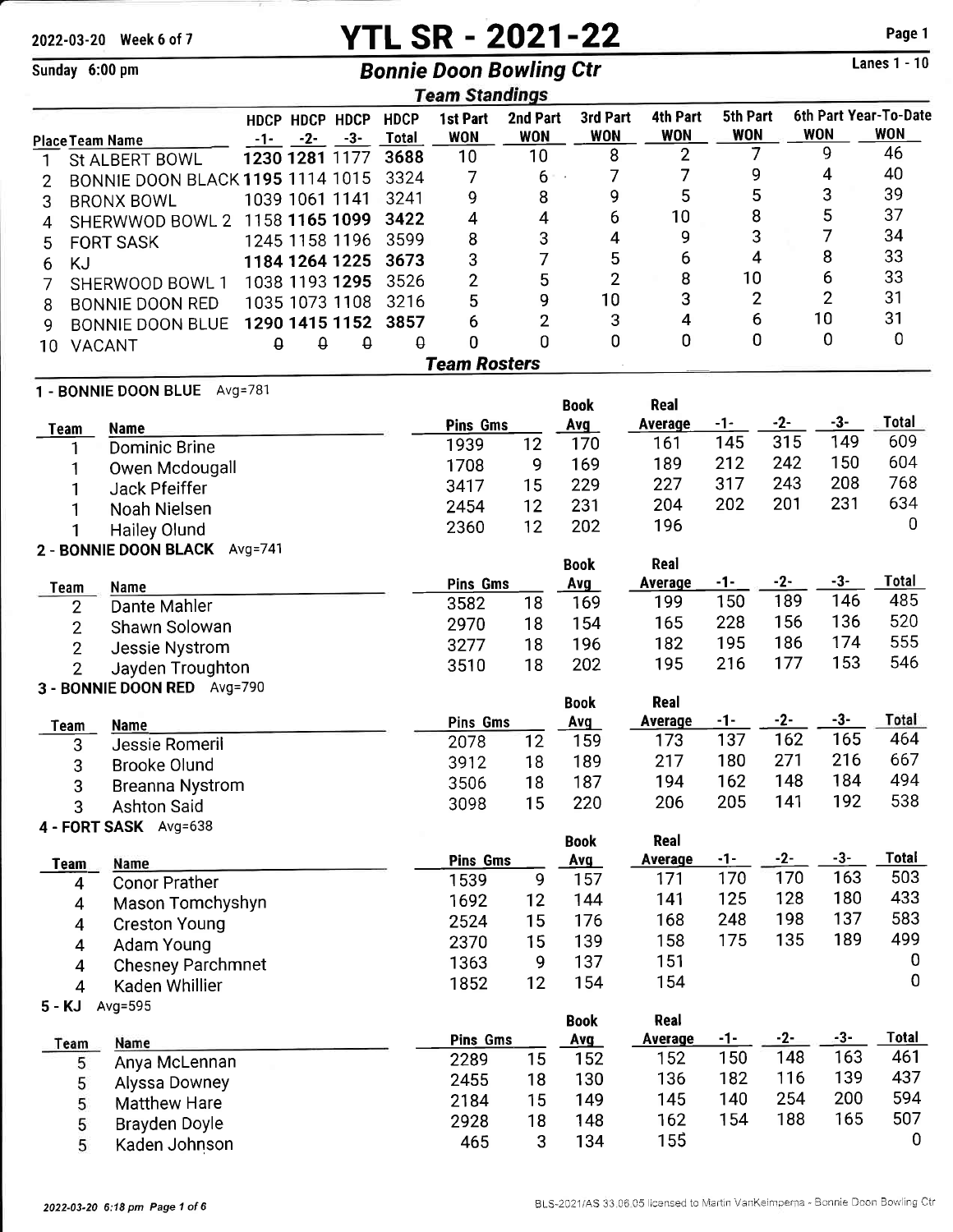| 2022-03-20 Week 6 of 7 |                             | <b>YTL SR - 2021-22</b> |    |             |         |       |       | Page 2 |                |
|------------------------|-----------------------------|-------------------------|----|-------------|---------|-------|-------|--------|----------------|
|                        | 6 - SHERWOOD BOWL 1 Avg=788 |                         |    |             |         |       |       |        |                |
|                        |                             |                         |    | <b>Book</b> | Real    |       |       |        |                |
| Team                   | <b>Name</b>                 | Pins Gms                |    | Avg         | Average | $-1-$ | $-2-$ | $-3-$  | Total          |
| 6                      | <b>Madison Jenkins</b>      | 3716                    | 18 | 213         | 206     | 187   | 196   | 282    | 665            |
| 6                      | <b>Tristan Paterson</b>     | 3225                    | 18 | 206         | 179     | 114   | 240   | 181    | 535            |
| 6                      | <b>Brooklyn Gahr</b>        | 1114                    | 6  | 179         | 185     | 183   | 173   | 231    | 587            |
| 6                      | <b>Jake Cornell</b>         | 4049                    | 18 | 206         | 224     | 186   | 216   | 233    | 635            |
| 6                      | Keera Usman                 | 1595                    | 9  | 221         | 177     |       |       |        | 0              |
|                        | 7 - SHERWWOD BOWL 2 Avg=745 |                         |    |             |         |       |       |        |                |
|                        |                             |                         |    | <b>Book</b> | Real    |       |       |        |                |
| <b>Team</b>            | <b>Name</b>                 | <b>Pins Gms</b>         |    | Avg         | Average | $-1-$ | $-2-$ | $-3-$  | <b>Total</b>   |
| 7                      | <b>Matthew Cox</b>          | 3005                    | 15 | 210         | 200     | 187   | 206   | 169    | 562            |
| 7                      | Melody Billard              | 2638                    | 15 | 176         | 175     | 171   | 194   | 208    | 573            |
| 7                      | Sureena Usman               | 2223                    | 12 | 167         | 185     | 170   | 163   | 139    | 472            |
| $\overline{7}$         | <b>Ben Hewertson</b>        | 3340                    | 18 | 182         | 185     | 227   | 199   | 180    | 606            |
| 7                      | Morgan Muir                 | 482                     | 3  | 151         | 160     |       |       |        | 0              |
| 7                      | Jessica Brewer              | 1350                    | 9  | 157         | 150     |       |       |        | $\mathbf 0$    |
|                        | 8 - BRONX BOWL Avg=619      |                         |    |             |         |       |       |        |                |
|                        |                             |                         |    | <b>Book</b> | Real    |       |       |        |                |
| <b>Team</b>            | Name                        | <b>Pins Gms</b>         |    | Avg         | Average | $-1-$ | $-2-$ | $-3-$  | <b>Total</b>   |
| 8                      | <b>Damian Alexis</b>        | 2197                    | 15 | 148         | 146     | i131  | i131  | i131   | 393            |
| 8                      | Samuel Vanderleek           | 2487                    | 18 | 114         | 138     | 70    | 151   | 143    | 364            |
| 8                      | Maria Koropeski             | 2836                    | 18 | 124         | 157     | 188   | 134   | 147    | 469            |
| 8                      | <b>Madison Maltais</b>      | 2675                    | 15 | 163         | 178     | 136   | 131   | 206    | 473            |
| 8                      | Martin Liam                 | 192                     | 3  | 78          | 64      |       |       |        | $\overline{0}$ |
|                        | 9 - St ALBERT BOWL Avg=823  |                         |    |             |         |       |       |        |                |
|                        |                             |                         |    | <b>Book</b> | Real    |       |       |        |                |
| <b>Team</b>            | <b>Name</b>                 | <b>Pins Gms</b>         |    | Avg         | Average | $-1-$ | $-2-$ | $-3-$  | Total          |
| 9                      | Kayle Mak                   | 2544                    | 12 | 204         | 212     | 199   | 239   | 233    | 671            |
| 9                      | <b>Brayden Fletcher</b>     | 2284                    | 12 | 167         | 190     | 254   | 178   | 217    | 649            |
| 9                      | Megan Brook                 | 2857                    | 15 | 165         | 190     | 146   | 215   | 169    | 530            |
| 9                      | Jillian Collins             | 3468                    | 15 | 207         | 231     | 278   | 296   | 205    | 779            |
| 9                      | Canon Cunningham            | 2008                    | 12 | 166         | 167     |       |       |        | 0              |
| 9                      | <b>Christian Murphy</b>     | 737                     | 3  | 199         | 245     |       |       |        | $\pmb{0}$      |
| 9                      | Morgan Dumouchel            | 523                     | 3  | 137         | 174     |       |       |        | 0              |
| <b>APR</b>             | $\sim$ $\sim$               |                         |    |             |         |       |       |        |                |

10 - VACANT Avg=0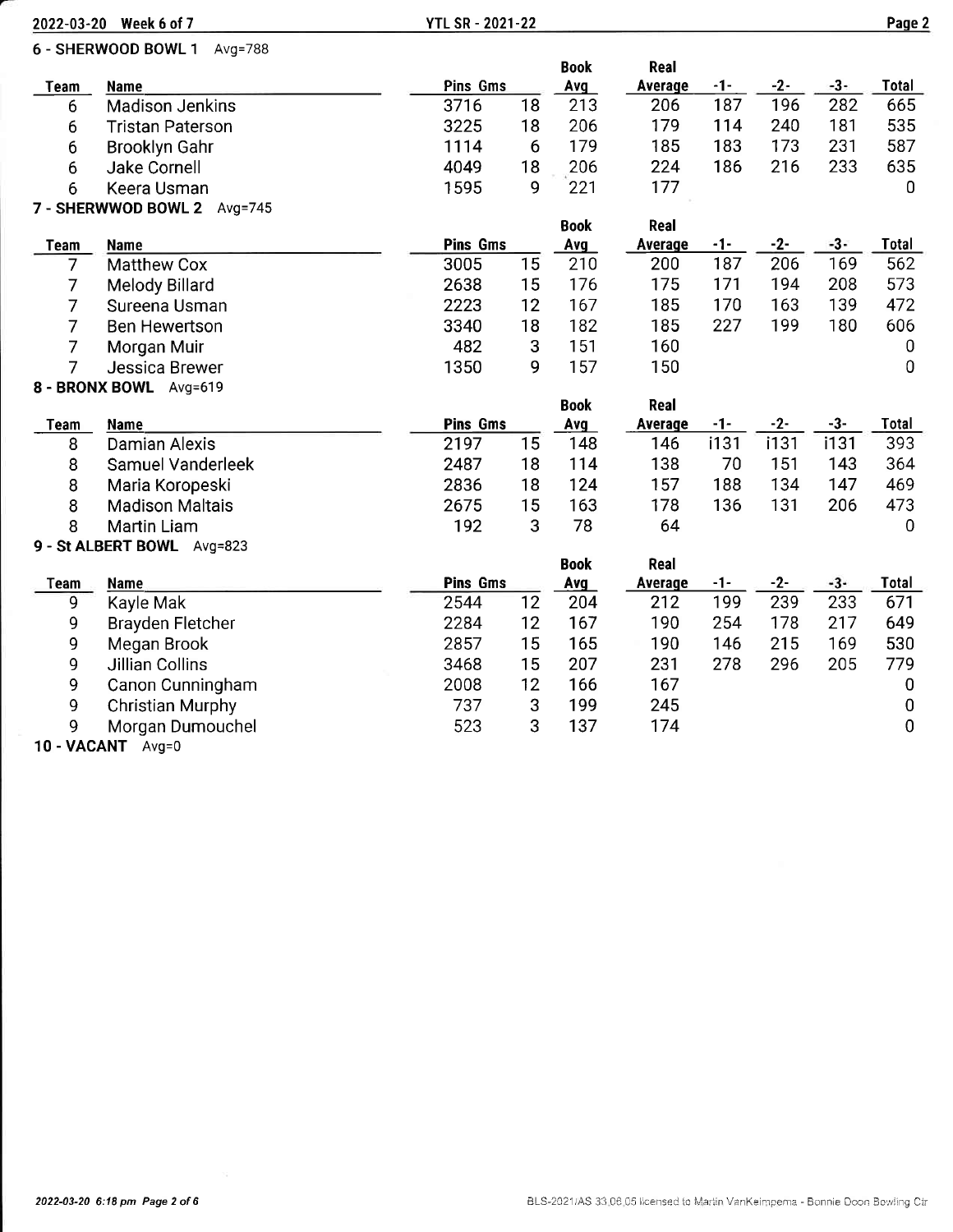2022-03-20 Week 6 of <sup>7</sup> YTL SR -2021-22 Paqe <sup>3</sup>

|             |                                  | <b>Season High Scores</b> |                                  |                        |
|-------------|----------------------------------|---------------------------|----------------------------------|------------------------|
|             | <b>Team Handicap Game</b>        |                           | <b>Team Handicap Series</b>      |                        |
|             | <b>BONNIE DOON RED</b><br>1445   |                           | 3890<br>St ALBERT BOWL           |                        |
|             | <b>BONNIE DOON BLUE</b><br>1415  |                           | 3857<br><b>BONNIE DOON BLUE</b>  |                        |
|             | <b>St ALBERT BOWL</b><br>1386    |                           | 3841<br><b>BONNIE DOON RED</b>   |                        |
|             | SHERWWOD BOWL 2<br>1309          |                           | 3719<br>SHERWOOD BOWL 1          |                        |
|             | 1305<br><b>BRONX BOWL</b>        |                           | 3711<br><b>BRONX BOWL</b>        |                        |
|             | 1295<br>SHERWOOD BOWL 1          |                           | 3686<br>SHERWWOD BOWL 2          |                        |
|             | 1264<br>KJ                       |                           | 3673<br><b>KJ</b>                |                        |
|             | 1256<br><b>BONNIE DOON BLACK</b> |                           | <b>BONNIE DOON BLACK</b><br>3664 |                        |
|             | <b>FORT SASK</b><br>1256         |                           | 3599<br><b>FORT SASK</b>         |                        |
|             | <b>Scratch Game</b>              | <b>Scratch Series</b>     | <b>Handicap Game</b>             | <b>Handicap Series</b> |
| <b>Boys</b> | 347 Ashton Said                  | 868 Jake Cornell          | 452 Dominic Brine                | 1115 Jack Pfeiffer     |
|             | 325 Jake Cornell                 | 845 Ashton Said           | 431 Ashton Said                  | 1105 Jake Cornell      |
|             | 317 Jack Pfeiffer                | 845 Jack Pfeiffer         | 405 Matthew Hare                 | 1097 Ashton Said       |
|             | 315 Dominic Brine                | 727 Dante Mahler          | 404 Jake Cornell                 | 1078 Dante Mahler      |
|             | 301 Noah Nielsen                 | 723 Noah Nielsen          | 401 Ben Hewertson                | 1047 Matthew Hare      |
|             | 292 Dante Mahler                 | 672 Ben Hewertson         | 399 Jack Pfeiffer                | 1020 Ben Hewertson     |
|             | 285 Ben Hewertson                | 649 Brayden Fletcher      | 396 Dante Mahler                 | 1020 Dominic Brine     |
|             | 281 Jayden Troughton             | 644 Matthew Cox           | 373 Noah Nielsen                 | 1005 Conor Prather     |
|             | 254 Matthew Hare                 | 638 Jayden Troughton      | 373 Creston Young                | 1000 Samuel Vanderlee  |
|             | 254 Brayden Fletcher             | 626 Jessie Nystrom        | 372 Canon Cunningha              | 970 Brayden Fletcher   |
| Girls       | 420 Jillian Collins              | 875 Jillian Collins       | 497 Jillian Collins              | 1106 Jillian Collins   |
|             | 305 Madison Maltais              | 723 Madison Jenkins       | 416 Madison Maltais              | 1052 Sureena Usman     |
|             | 294 Madison Jenkins              | 713 Kayle Mak             | 395 Breanna Nystrom              | 1044 Megan Brook       |
|             | 290 Breanna Nystrom              | 699 Brooke Olund          | 391 Madison Jenkins              | 1016 Jessie Romeril    |
|             | 288 Brooke Olund                 | 695 Sureena Usman         | 388 Megan Brook                  | 1014 Madison Jenkins   |
|             | 268 Megan Brook                  | 684 Megan Brook           | 385 Sureena Usman                | 999 Brooke Olund       |
|             | 266 Sureena Usman                | 674 Breanna Nystrom       | 368 Jessie Romeril               | 977 Breanna Nystrom    |
|             | 254 Hailey Olund                 | 638 Jessie Romeril        | 362 Brooke Olund                 | 959 Kayle Mak          |
|             | 248 Kayle Mak                    | 617 Madison Maltais       | 353 Chesney Parchmn              | 954 Maria Koropeski    |
|             | 235 Jessie Romeril               | 594 Hailey Olund          | 347 Maria Koropeski              | 950 Madison Maltais    |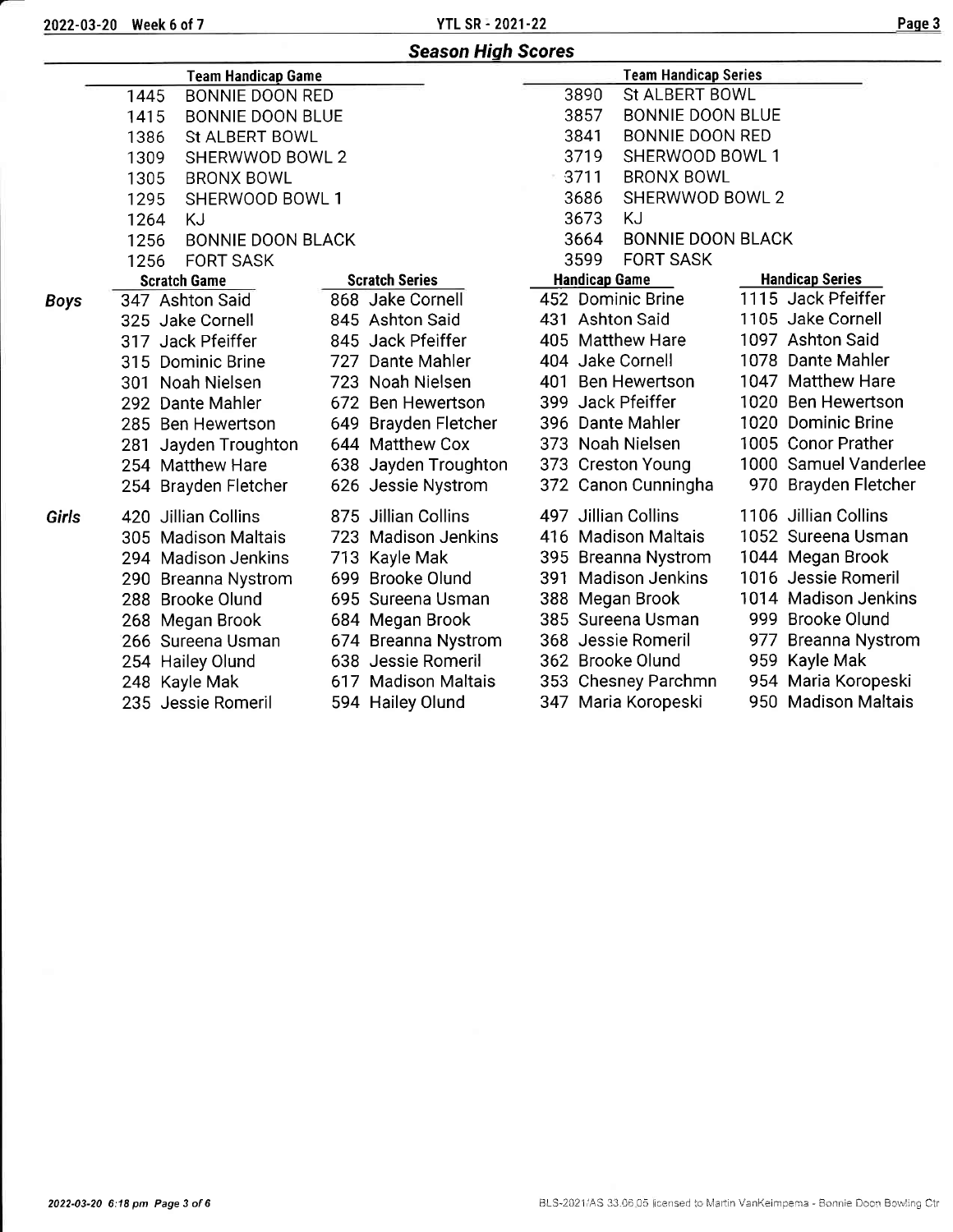|  | <b>Last Week's Top Scores</b> |
|--|-------------------------------|
|  |                               |

|             | <b>Team Handicap Game</b>       |                         | <b>Team Handicap Series</b>       |                         |  |  |  |  |
|-------------|---------------------------------|-------------------------|-----------------------------------|-------------------------|--|--|--|--|
|             | <b>BONNIE DOON BLUE</b><br>1415 |                         | 3857<br><b>BONNIE DOON BLUE</b>   |                         |  |  |  |  |
|             | 1295<br>SHERWOOD BOWL 1         |                         | 3688<br>St ALBERT BOWL            |                         |  |  |  |  |
|             | St ALBERT BOWL<br>1281          |                         | 3673<br>KJ                        |                         |  |  |  |  |
|             | <b>Scratch Game</b>             | <b>Scratch Series</b>   | <b>Handicap Game</b>              | <b>Handicap Series</b>  |  |  |  |  |
| <b>Boys</b> | 317 Jack Pfeiffer               | 768 Jack Pfeiffer       | 452 Dominic Brine                 | 1047 Matthew Hare       |  |  |  |  |
|             | 315 Dominic Brine               | 649 Brayden Fletcher    | 405 Matthew Hare                  | 1020 Dominic Brine      |  |  |  |  |
|             | 254 Matthew Hare                | 635 Jake Cornell        | 389 Jack Pfeiffer                 | 984 Jack Pfeiffer       |  |  |  |  |
|             | 254 Brayden Fletcher            |                         |                                   |                         |  |  |  |  |
| Girls       | 296 Jillian Collins             | 779 Jillian Collins     | 369 Madison Jenkins               | 983 Jillian Collins     |  |  |  |  |
|             | 282 Madison Jenkins             | 671<br>Kayle Mak        | 364 Jillian Collins               | 926 Madison Jenkins     |  |  |  |  |
|             | 271 Brooke Olund                | 667 Brooke Olund        | 346 Brooke Olund                  | 918 Melody Billard      |  |  |  |  |
|             | <b>Weekly Game Over Average</b> |                         | <b>Weekly Series over Average</b> |                         |  |  |  |  |
|             | <b>Game - Avg=Difference</b>    |                         | <b>Series - Avg=Difference</b>    |                         |  |  |  |  |
| <b>Boys</b> | $315 - 147 = 168$               | <b>Dominic Brine</b>    | 594 - 396=198                     | <b>Matthew Hare</b>     |  |  |  |  |
|             | 254 - 132=122                   | <b>Matthew Hare</b>     | $609 - 441 = 168$                 | Dominic Brine           |  |  |  |  |
|             | $317 - 220 = 97$                | Jack Pfeiffer           | 768 - 660=108                     | Jack Pfeiffer           |  |  |  |  |
|             | $248 - 161 = 87$                | <b>Creston Young</b>    | $649 - 543 = 106$                 | <b>Brayden Fletcher</b> |  |  |  |  |
|             | $254 - 181 = 73$                | <b>Brayden Fletcher</b> | 583 - 483=100                     | <b>Creston Young</b>    |  |  |  |  |
|             | 242 - 169 = 73                  | Owen Mcdougall          | $604 - 507 = 97$                  | Owen Mcdougall          |  |  |  |  |
|             | $228 - 163 = 65$                | Shawn Solowan           | $606 - 546 = 60$                  | <b>Ben Hewertson</b>    |  |  |  |  |
|             | 240 - 179 = 61                  | <b>Tristan Paterson</b> | 499 - 465 = 34                    | Adam Young              |  |  |  |  |
|             | $227 - 182 = 45$                | <b>Ben Hewertson</b>    | $503 - 471 = 32$                  | <b>Conor Prather</b>    |  |  |  |  |
|             | 180 - 139 = 41                  | Mason Tomchyshyn        | $520 - 489 = 31$                  | Shawn Solowan           |  |  |  |  |
|             | 189 - 155 = 34                  | Adam Young              | $634 - 606 = 28$                  | Noah Nielsen            |  |  |  |  |
|             | $231 - 202 = 29$                | Noah Nielsen            | $507 - 483 = 24$                  | <b>Brayden Doyle</b>    |  |  |  |  |
|             | $188 - 161 = 27$                | Brayden Doyle           | $433 - 417 = 16$                  | Mason Tomchyshyn        |  |  |  |  |
|             | $216 - 197 = 19$                | Jayden Troughton        | $555 - 543 = 12$                  | Jessie Nystrom          |  |  |  |  |
|             | $195 - 181 = 14$                | <b>Jessie Nystrom</b>   | $535 - 537 = -2$                  | <b>Tristan Paterson</b> |  |  |  |  |
|             | $170 - 157 = 13$                | <b>Conor Prather</b>    | $546 - 591 = -45$                 | Jayden Troughton        |  |  |  |  |
|             | $151 - 141 = 10$                | Samuel Vanderleek       | $635 - 681 = -46$                 | Jake Cornell            |  |  |  |  |
|             | $233 - 227 = 6$                 | <b>Jake Cornell</b>     | $562 - 609 = -47$                 | <b>Matthew Cox</b>      |  |  |  |  |
|             | $206 - 203 = 3$                 | <b>Matthew Cox</b>      | $364 - 423 = -59$                 | Samuel Vanderleek       |  |  |  |  |
|             | $205 - 213 = -8$                | <b>Ashton Said</b>      | $538 - 639 = -101$                | <b>Ashton Said</b>      |  |  |  |  |
|             | $189 - 206 = -17$               | Dante Mahler            | 485 - 618 = - 133                 | Dante Mahler            |  |  |  |  |

Girls

| 282 - 203 = 79   | <b>Madison Jenkins</b> |
|------------------|------------------------|
| $296 - 224 = 72$ | Jillian Collins        |
| $271 - 216 = 55$ | <b>Brooke Olund</b>    |
| $231 - 179 = 52$ | <b>Brooklyn Gahr</b>   |
| 182 - 134 = 48   | Alyssa Downey          |
| $208 - 172 = 36$ | Melody Billard         |

| 779 - 672=107    | Jillian Collins        |
|------------------|------------------------|
| $573 - 516 = 57$ | Melody Billard         |
| $665 - 609 = 56$ | <b>Madison Jenkins</b> |
| $587 - 537 = 50$ | Brooklyn Gahr          |
| $671 - 624 = 47$ | Kayle Mak              |
| 437 - 402=35     | Alyssa Downey          |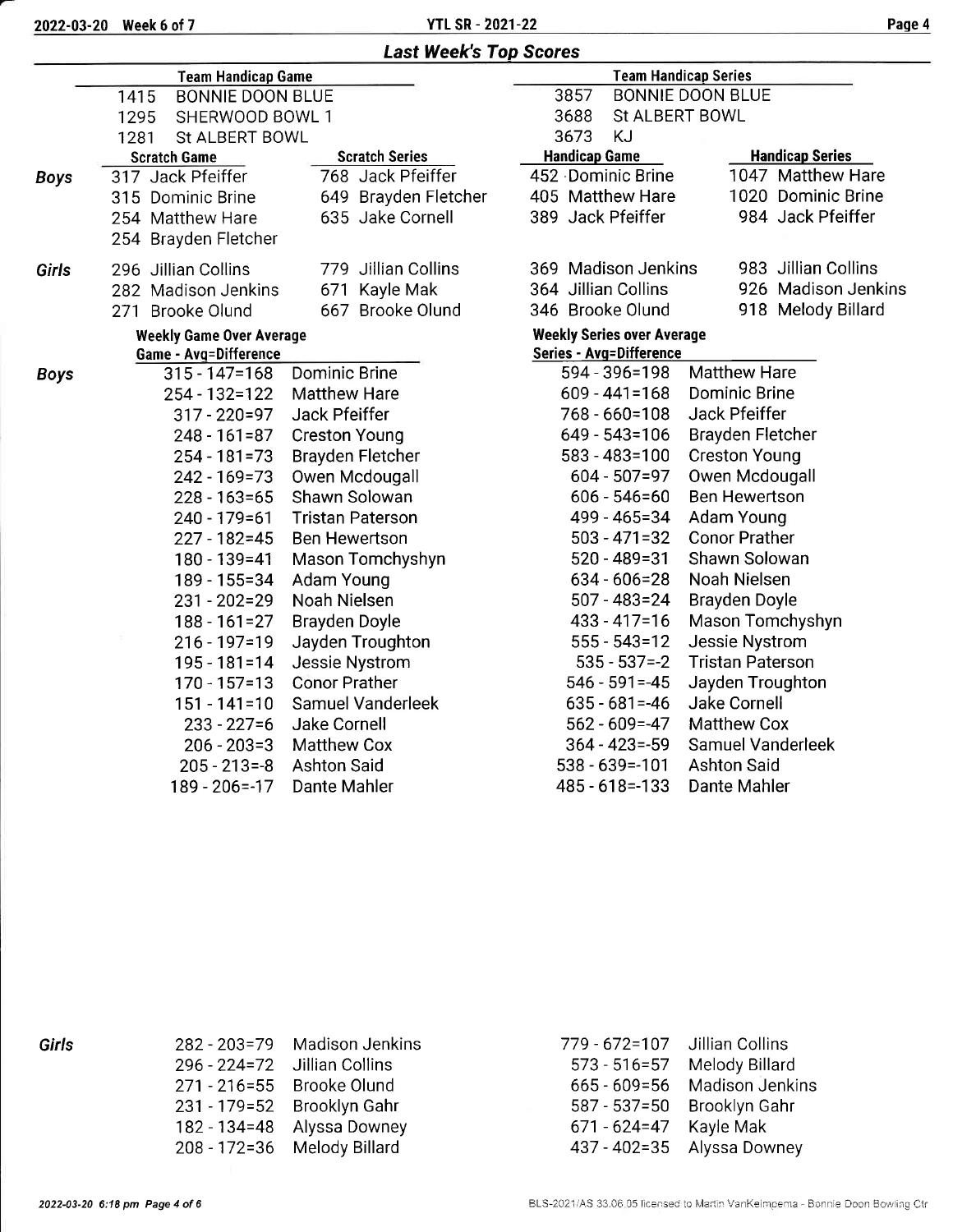### Average List of Regular Team Members

### **Fill Boys**

|                          |                          |      | Year-To-Date |                     |  |
|--------------------------|--------------------------|------|--------------|---------------------|--|
| <b>Team Name</b>         | Name                     | Pins | Gms Avg      |                     |  |
| St ALBERT BOWL           | <b>Christian Murphy</b>  | 737  | 3            | $245\cancel{\sim}9$ |  |
| <b>BONNIE DOON BLUE</b>  | Jack Pfeiffer            | 3417 | 15           | 227()               |  |
| SHERWOOD BOWL 1          | <b>Jake Cornell</b>      | 4049 | 18           | $224 - L$           |  |
| <b>BONNIE DOON RED</b>   | <b>Ashton Said</b>       | 3098 | 15           | 3<br>206            |  |
| <b>BONNIE DOON BLUE</b>  | Noah Nielsen             | 2454 | 12           | $204 +$             |  |
| SHERWWOD BOWL 2          | <b>Matthew Cox</b>       | 3005 | 15           | ک<br>200            |  |
| <b>BONNIE DOON BLACK</b> | Dante Mahler             | 3582 | 18           | 199                 |  |
| <b>BONNIE DOON BLACK</b> | Jayden Troughton         | 3510 | 18           | 195                 |  |
| <b>St ALBERT BOWL</b>    | Brayden Fletcher         | 2284 | 12           | 190                 |  |
| <b>BONNIE DOON BLUE</b>  | Owen Mcdougall           | 1708 | 9            | 189                 |  |
| SHERWWOD BOWL 2          | <b>Ben Hewertson</b>     | 3340 | 18           | 185                 |  |
| <b>BONNIE DOON BLACK</b> | Jessie Nystrom           | 3277 | 18           | 182                 |  |
| SHERWOOD BOWL 1          | <b>Tristan Paterson</b>  | 3225 | 18           | 179                 |  |
| <b>FORT SASK</b>         | <b>Conor Prather</b>     | 1539 | 9            | 171                 |  |
| <b>FORT SASK</b>         | <b>Creston Young</b>     | 2524 | 15           | 168                 |  |
| <b>St ALBERT BOWL</b>    | Canon Cunningham         | 2008 | 12           | 167                 |  |
| <b>BONNIE DOON BLACK</b> | Shawn Solowan            | 2970 | 18           | 165                 |  |
|                          | Brayden Doyle            | 2928 | 18           | 162                 |  |
| <b>KJ</b>                | <b>Dominic Brine</b>     | 1939 | 12           | 161                 |  |
| <b>BONNIE DOON BLUE</b>  |                          | 2370 | 15           | 158                 |  |
| <b>FORT SASK</b>         | Adam Young               | 465  | 3            | 155                 |  |
| KJ                       | Kaden Johnson            |      |              |                     |  |
| <b>FORT SASK</b>         | Kaden Whillier           | 1852 | 12           | 154                 |  |
| <b>BRONX BOWL</b>        | <b>Damian Alexis</b>     | 2197 | 15           | 146                 |  |
| <b>KJ</b>                | <b>Matthew Hare</b>      | 2184 | 15           | 145                 |  |
| <b>FORT SASK</b>         | Mason Tomchyshyn         | 1692 | 12           | 141                 |  |
| <b>BRONX BOWL</b>        | Samuel Vanderleek        | 2487 | 18           | 138                 |  |
| <b>BRONX BOWL</b>        | <b>Martin Liam</b>       | 192  | 3            | 64                  |  |
| <b>Wir Girls</b>         |                          |      |              |                     |  |
|                          |                          |      | Year-To-Date |                     |  |
| <b>Team Name</b>         | <b>Name</b>              | Pins | Gms          | Avg                 |  |
| <b>St ALBERT BOWL</b>    | <b>Jillian Collins</b>   | 3468 | 15           | 231                 |  |
| <b>BONNIE DOON RED</b>   | <b>Brooke Olund</b>      | 3912 | 18           | 2172                |  |
| St ALBERT BOWL           | Kayle Mak                | 2544 | 12           | 2123                |  |
| SHERWOOD BOWL 1          | <b>Madison Jenkins</b>   | 3716 | 18           | $206$ <sup>4</sup>  |  |
| <b>BONNIE DOON BLUE</b>  | <b>Hailey Olund</b>      | 2360 | 12           | 1965                |  |
| <b>BONNIE DOON RED</b>   | <b>Breanna Nystrom</b>   | 3506 | 18           | 194                 |  |
| <b>St ALBERT BOWL</b>    | Megan Brook              | 2857 | 15           | 190                 |  |
| SHERWOOD BOWL 1          | Brooklyn Gahr            | 1114 | 6            | 185                 |  |
| SHERWWOD BOWL 2          | Sureena Usman            | 2223 | 12           | 185                 |  |
| <b>BRONX BOWL</b>        | <b>Madison Maltais</b>   | 2675 | 15           | 178                 |  |
| SHERWOOD BOWL 1          | Keera Usman              | 1595 | 9            | 177                 |  |
| SHERWWOD BOWL 2          | Melody Billard           | 2638 | 15           | 175                 |  |
| St ALBERT BOWL           | Morgan Dumouchel         | 523  | 3            | 174                 |  |
| BONNIE DOON RED          | Jessie Romeril           | 2078 | 12           | 173                 |  |
| SHERWWOD BOWL 2          | Morgan Muir              | 482  | 3            | 160                 |  |
| <b>BRONX BOWL</b>        | Maria Koropeski          | 2836 | 18           | 157                 |  |
| KJ                       | Anya McLennan            | 2289 | 15           | 152                 |  |
| <b>FORT SASK</b>         | <b>Chesney Parchmnet</b> | 1363 | 9            | 151                 |  |
| SHERWWOD BOWL 2          | Jessica Brewer           | 1350 | 9            | 150                 |  |
| ΚJ                       | Alyssa Downey            | 2455 | 18           | 136                 |  |
|                          |                          |      |              |                     |  |